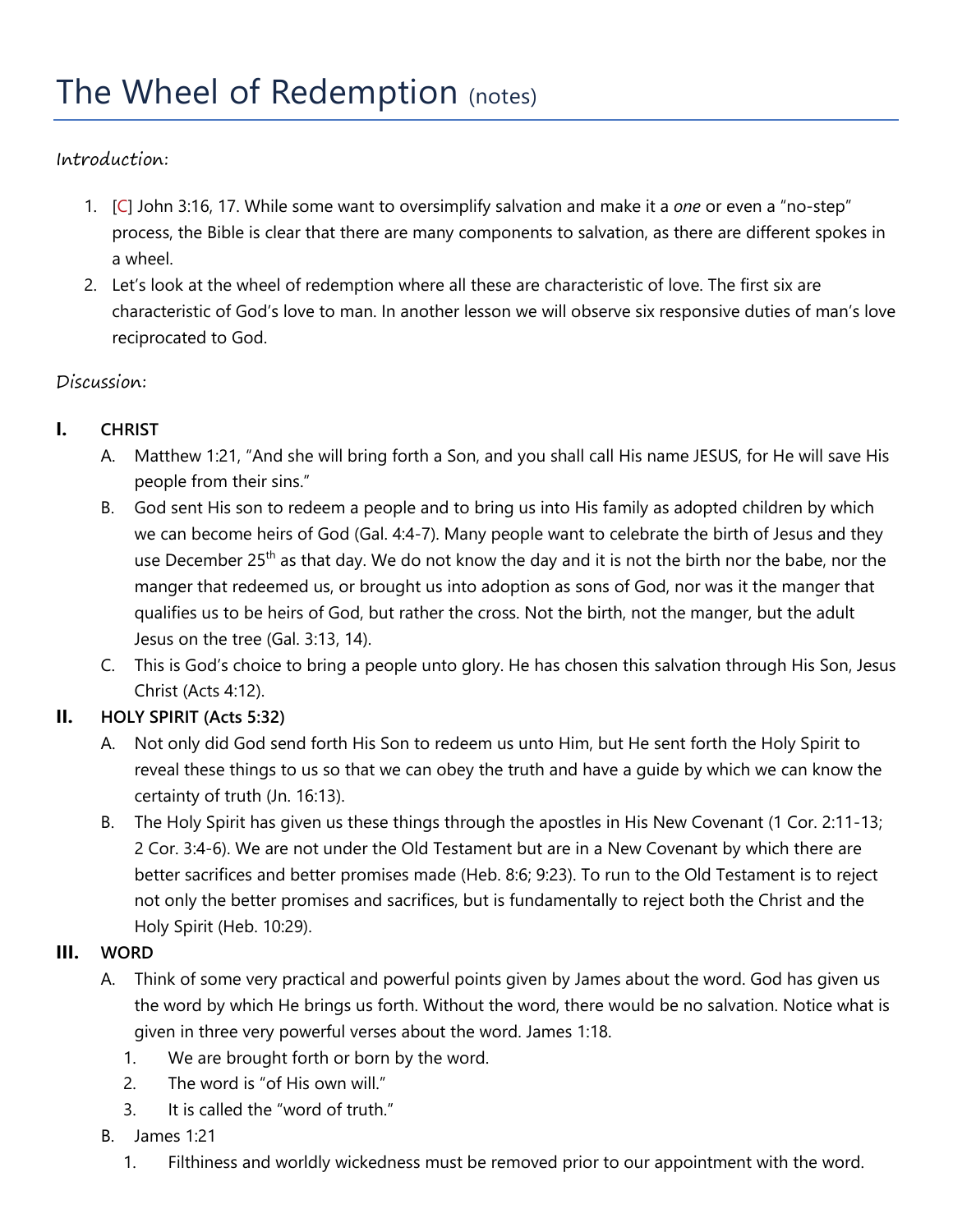- 2. It is given for men to "receive." God has not communicated His will for us to choose to ignore or be indifferent toward.
- 3. It can only be received in *meekness* which describes the way it is received. It requires a mild, teachable, and humble disposition. Pride opposes its reception.
- 4. It is to be "implanted" or engrafted. Even as seed must be planted into good soil to bring forth fruit, so God's word must be planted into a good heart to bring forth the desired result (cf. Rom. 6:17).
- 5. It is given to save our souls.
- C. James 1:22
	- 1. The word must be reproduced or replicated in our lives.
	- 2. It is not enough to hear the truth, but we must be "doers of the word" (cf. doers of the work, Jas. 1:25).

## **IV. GRACE – tied to the written word ("teaching," Titus 2:11, 12)**

- A. We often define grace as unmerited favor. God's love reached out to the world so as to save all who will to be with God. He extended this favor to every person and desires all to be saved. "who desires all men to be saved and to come to the knowledge of the truth" (1 Tim. 2:4).
- B. Salvation is by grace because it is a gift of God (Eph. 2:8).
	- 1. It doesn't matter if conditions are given to receive His gift. It is still a gift.
	- 2. If you receive a check from someone in the mail, you still have to pick up the mail, open the envelope, believe the check is valid, take the check to the bank or use a mobile app and electronically copy it and deposit it to your account. None of these conditions negate the gift as a gift!

# **V. BLOOD**

- A. A fifth component of God's love toward man is conveyed in the blood of His Son. Without His shed blood, no one could be saved.
- B. "In Him we have redemption through His blood, the forgiveness of sins, according to the riches of His grace" (Eph. 1:7).
	- 1. Redemption is through HIS BLOOD!
	- 2. Before I can be saved, I must come face to face with the cross of Jesus of Nazareth. Until I see that and learn what that means, I cannot be saved. His blood was shed for me and for you. His torture was for me, but why was He tortured for me? Paul answers: "the forgiveness of sins." Therefore my sins, (whatever that sin may be) put Him on the cross.
	- 3. My sins violate the Law of God. They violate the righteous requirement that God has expected of me. My sin separates me from God but Jesus came to pay for my failure. He came to pay for my rebellion, my fall, my self-will, my ungodliness, my wretched and wicked ways Jesus died to carry that debt away!
- C. "And according to the law almost all things are purified with blood, and without shedding of blood there is no remission" (Heb. 9:22).
	- 1. Without the shedding of blood, literally, blood-shedding, there is not remission (release).
	- 2. This tells me that my sin is serious as it requires the life-blood of Jesus to bring about remission. It tells me that my sin is against God because it was God who died on the cross. It tells me that my sin is dangerous.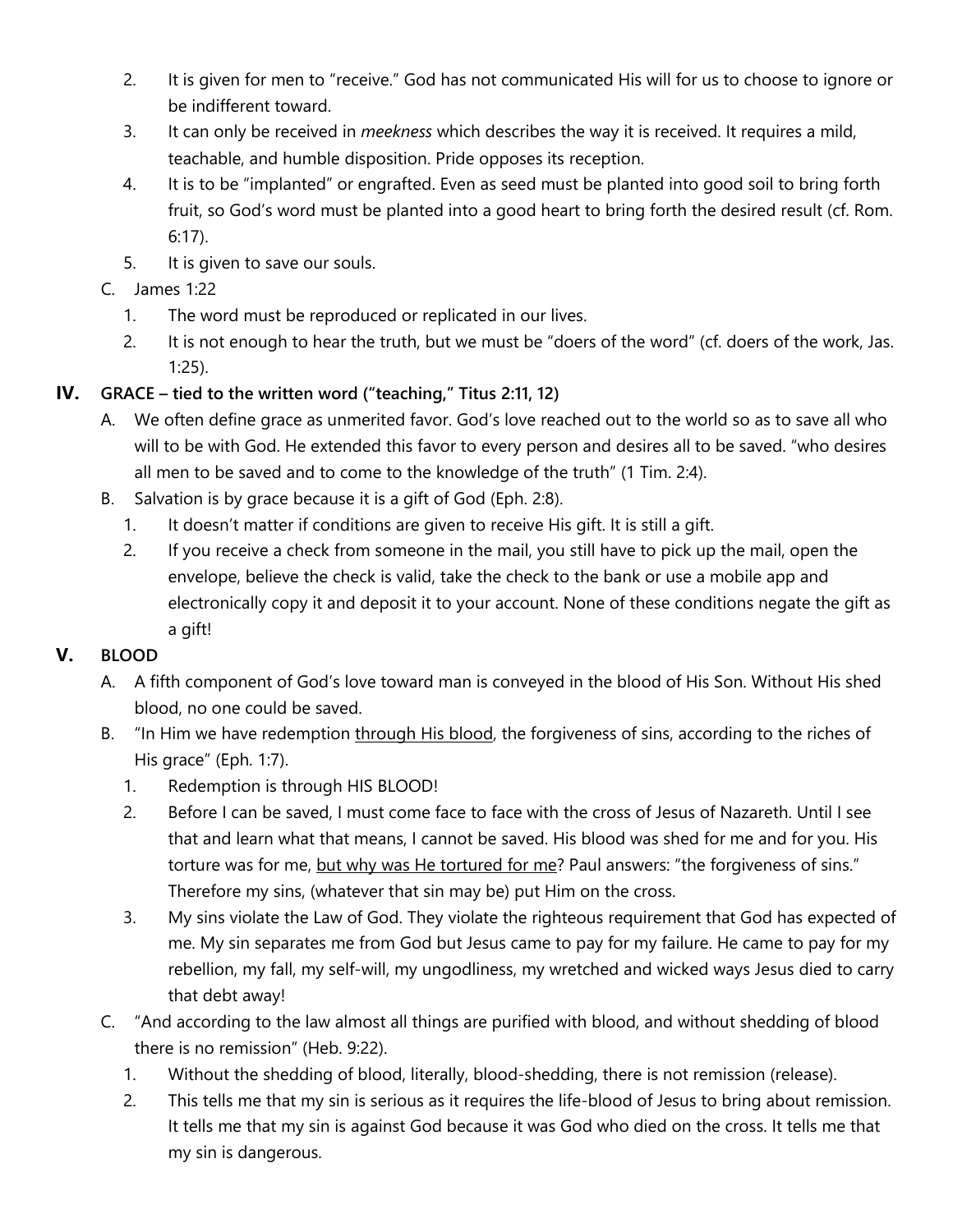## **VI. GOSPEL**

- A. The gospel is God's way to call sinners. "to which He called you by our gospel, for the obtaining of the glory of our Lord Jesus Christ" (2 Thess. 2:14).
- B. The preaching of the gospel is God's power to save sinners (Rom. 1:16).

## Conclusion:

- 1. This all begs the question, what happens if we do not respond to what God has done? [C] Peter asked that question in 1 Peter 4:17. [cl] Paul answered that question in 1 Thessalonians 2:8.
- 2. [C] Will you obey the gospel today (Mk. 16:15, 16). Might contrast the differing views of salvation with this verse as well as the ploy to rid it of its teaching on the essential step of baptism.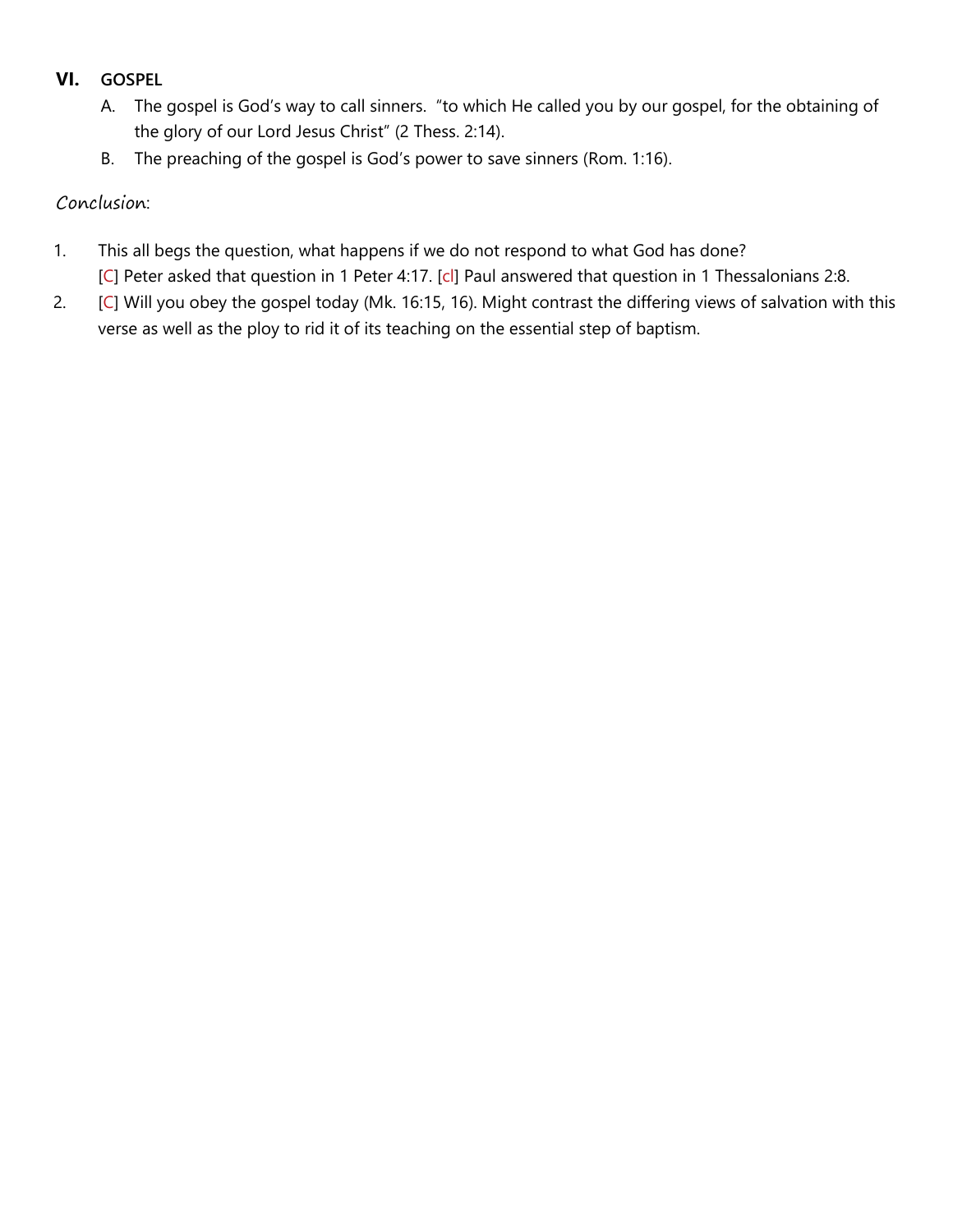#### **SERMON 2** - Introduction:

- 1. [Title Chart] Many try to oversimplify the gospel to be salvation by faith only, grace only, etc. John 3:16 speaks of God and His love and action to retrieve us, but it also speaks of our response. Yet this is not faith only. The definition of faith comes from the context.
- 2. [C on lazy hermeneutic.; C] Jesus drew a connection to what Moses did in the wilderness with the bronze serpent and what He would do on the cross (Jn. 3:14,15). This is a real connection that we must see in understanding John 3:16. The meaning of belief is defined in the bronze serpent scenery.
	- a. In the serpent scene, both God and Moses were railed against by the people (Num. 21:5).
		- i. In the gospel of John, some had previously challenged Jesus's actions and authority in chapter 2:18. Jesus again brought up His torturous death which was wrongly understood due to the dullness of the people (2:18ff). They were no better at listening to Jesus than folks were in the Old Testament were in listening to Moses.
		- ii. Jesus also worked many signs during the Passover where many "*believed*" in His name, but He did not "*commit"* (same word) Himself to them. Jn. 2:24, "and Jesus himself was not trusting himself to them, because of his knowing all men" (YLT). He knew their fickle behavior. Obviously, John 3:16 cannot be John 2:23 faith; It must mean more.
	- b. In the serpent scene, the people were bitten by fiery serpents for their unbelief (Num. 21:6). God had previously performed many signs since they came out of Egypt but they chose to not believe them when any hardship or anxiety came about. Likewise, we were snake bitten by Satan, the serpent of old (Gen. 3; Jn. 8:44).
	- c. In the serpent scene, many perished (21:6). We are dead in sin, and ready to perish, but God sent His Son so that we won't perish (3:16).
	- d. In Numbers 21:7, 8, the people confessed sin and asked Moses to pray for them but were not spared. God required them to demonstrate their faith and would not pardon until Moses made a bronze serpent and set it on a pole where the people were required to go and look upon it (Num. 21:7, 8). The bronze serpent was an image and reminder of their sin and punishment. We must not only believe based on the signs Jesus did, but we must demonstrate our belief by coming to the light, coming to the cross, and doing the truth (Jn. 3:21; 12:32). This involves the initial step of baptism (Rom. 6:3, 4).
	- e. When they obeyed, God made them live (Num. 21:9). Should this be called works or "looking" salvation? Do the conditions eliminate grace? Absolutely not! Likewise, when we meet the conditions, we are given life (Rom. 6:4, 8, 23).
- 3. [CX2] Review points what God has done with the connection of each point that follows.

### **VII. [C] HEAR**

- A. One begins to reciprocate his love toward God by first being willing to listen to Him. It is a common courtesy to hear someone who is speaking, and this is the basic and most fundamental step to being saved. Without listening to God, I cannot go any further.
- B. The Corinthians heard the preaching before they obeyed the gospel (Acts 18:8). There is room in the kingdom for a Corinthian if he will honestly listen. James tells us to be swift to hear (Jas. 1:19, 20). Let us not be "hearers only" as that insults and denies the purpose of the message (Jas. 1:22-24). The information given to us by God calls for action. We hear it to do it (Jas. 1:25).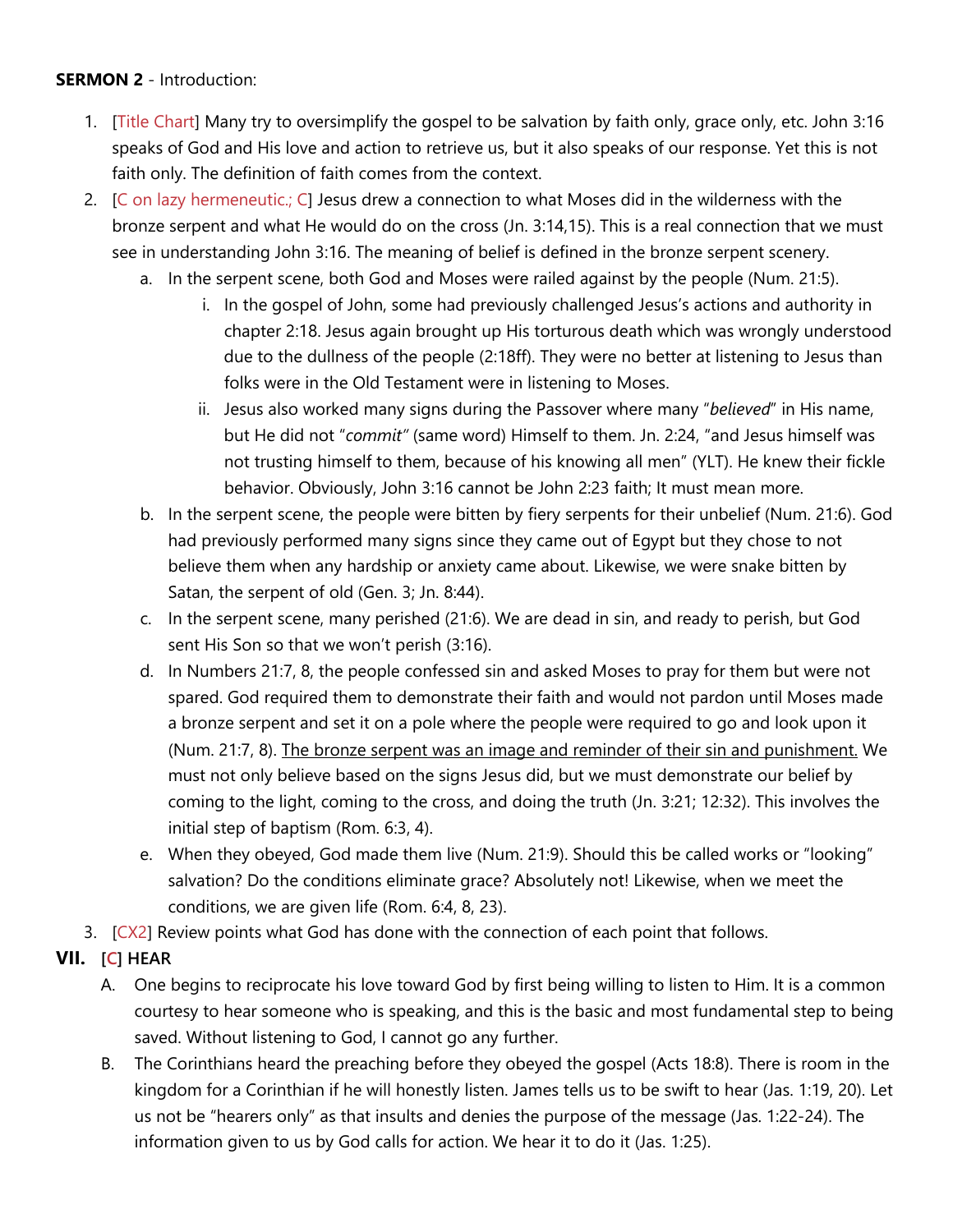C. We should be asking? What is this passage saying to me? Am I listening? Am I in agreement with the content of what I am reading? This step never stops!

# **VIII. [C] BELIEVE**

- A. The truth is worthy of hearing and worthy of believing. Our faith must not be limited to only a superficial acceptance of what is stated. There must be a commitment to the truth in believing it. If we have not the truth to believe, then we will chase after a lie. It is imperative to accept the truth when we are given it. We are not entitled to have another chance to receive it.
- B. Truth precedes faith and is the seed by which faith is developed. Paul said of the Ephesians, "In Him you also trusted, after you heard the word of truth, the gospel of your salvation; in whom also, having believed, you were sealed with the Holy Spirit of promise" (Eph. 1:13).
- C. Faith is developed (Rom. 10:17). With faith, we cannot be pleasing to God (Heb. 10:6; Jn. 8:24).
- D. Do you believe God sent forth His Son to die for your sins, that He was crucified, was buried and rose again? Do you believe He is now in heaven reigning at the right hand of God and that He lives to make intercession for you and me as our high priest?

# **IX. [C] REPENT**

- A. The message is preached for the reason to bring about change. The *repentless* gospel of many churches today fail the gospel miserably. "Come as you are and leave as you please is not the message of the first-century gospel" (Lk. 13:3).
- B. Jesus did not die for our sins so that we can remain in our sins, but to call us out of sin. Repentance is the step of change. It is a changed mind which leads to a change in action—a radical change—a 180-degree turn—from dead to living—old to new (see Eph. 4:23-25).
	- 1. In like fashion, repentance calls for sin to be crucified. Our tendency to view repentance is only a minor alteration, a tweaking of something that is a little out of tune. We have a tendency to view sin as something that only needs to be slightly modified.
	- 2. We stop using vile language and taking the Lord's name in vain by substituting less offensive words—euphemisms (darn, dang, gosh, etc.). We are a society that is infatuated with euphemisms to conceal or tame down what we really want to say. Funeral homes have been referred to as a "slumber room." My wife is not "short," but "vertically challenged." While it is okay to refer to the dead as asleep, it is not okay to package vulgarity with less offensive words.
	- 3. Sermons on immodest dress are interpreted to replace the two-piece bikini with the one piece (illustration Net Nanny: lingerie/bikini option). Sermons against drugs are interpreted to substitute tobacco for marijuana; fornication with petting, porn with less vulgar images.
	- 4. We try to fix our sins against heaven with worldly band-aids. Where we *modify*, Jesus counsels us to *massacre*, crush, and trounce. "If your hand or foot causes you to sin, cut it off and cast it from you. It is better for you to enter into life lame or maimed, rather than having two hands or two feet, to be cast into the everlasting fire" (Matt. 18:8). He calls us not to substitute sin for sin, but to severe it from our lives. Where we try to justify and minimize, the Holy Spirit cries "not fitting" (Eph. 5:3, 4; 4:30).
	- 5. Replace sin with righteousness. That looks like replacing vulgar talk with thanksgiving; fornication with holy matrimony, lying with truth-telling, stealing with work and giving away. That is radical change, that is repentance.